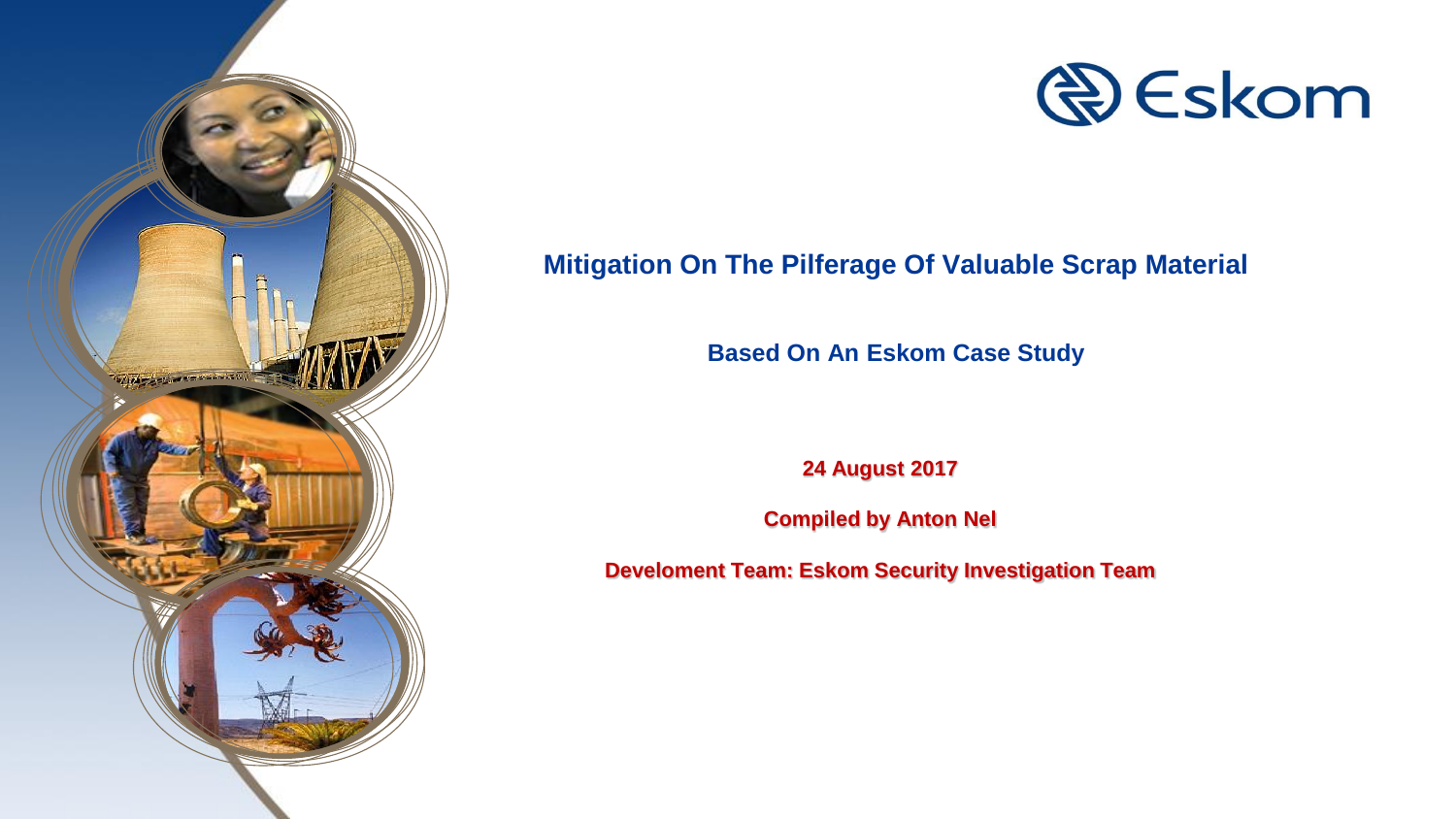

- **INTRODUCTION & BACKGROUND**
- **CHALLENGE - PROBLEM STATEMENT**
- **ROOT CAUSES AND CONTROL DIFICIENCIES**
- **SUMMARY**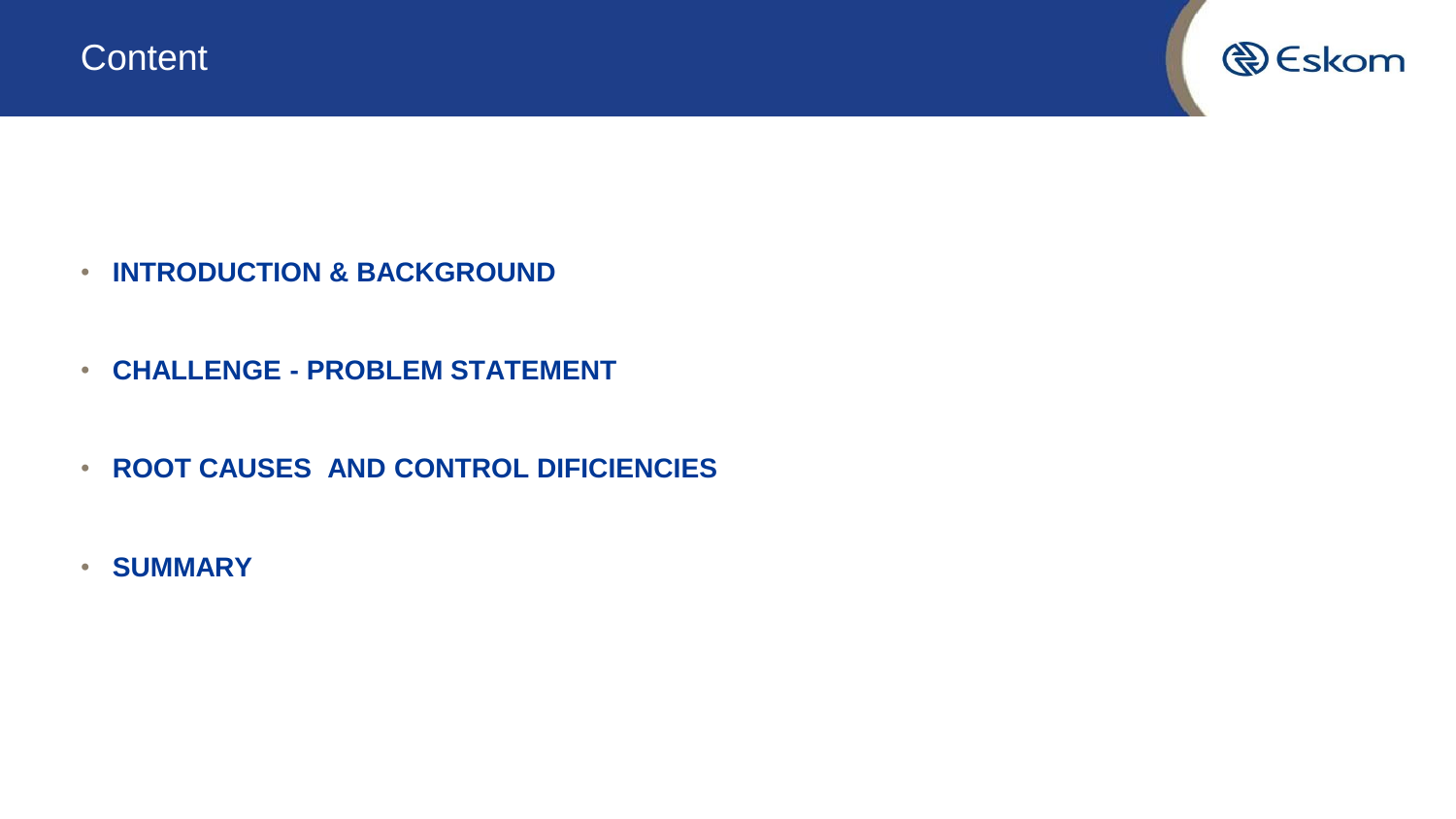

The warehouse environment represents a critical link in the supply chain and it is vital that any orginisation maintains a structured, secure and error-free environment as efficiently as possible.

Recent investigations and audits conducted, identified significant deficiencies with regard to the appropriate business processes and controls guiding the material management environment.

As a result warehouses, stores and distribution centres have become constant targets of theft and pilferage leading to significant inventory and financial losses, most of which the organisation is apparently completely oblivious to.

Often great focus and management are on business processes and controls with regards to **new material and equipment**, whilst inefficient management processes and controls are prevalent, with regards to valuable scrap material and equipment.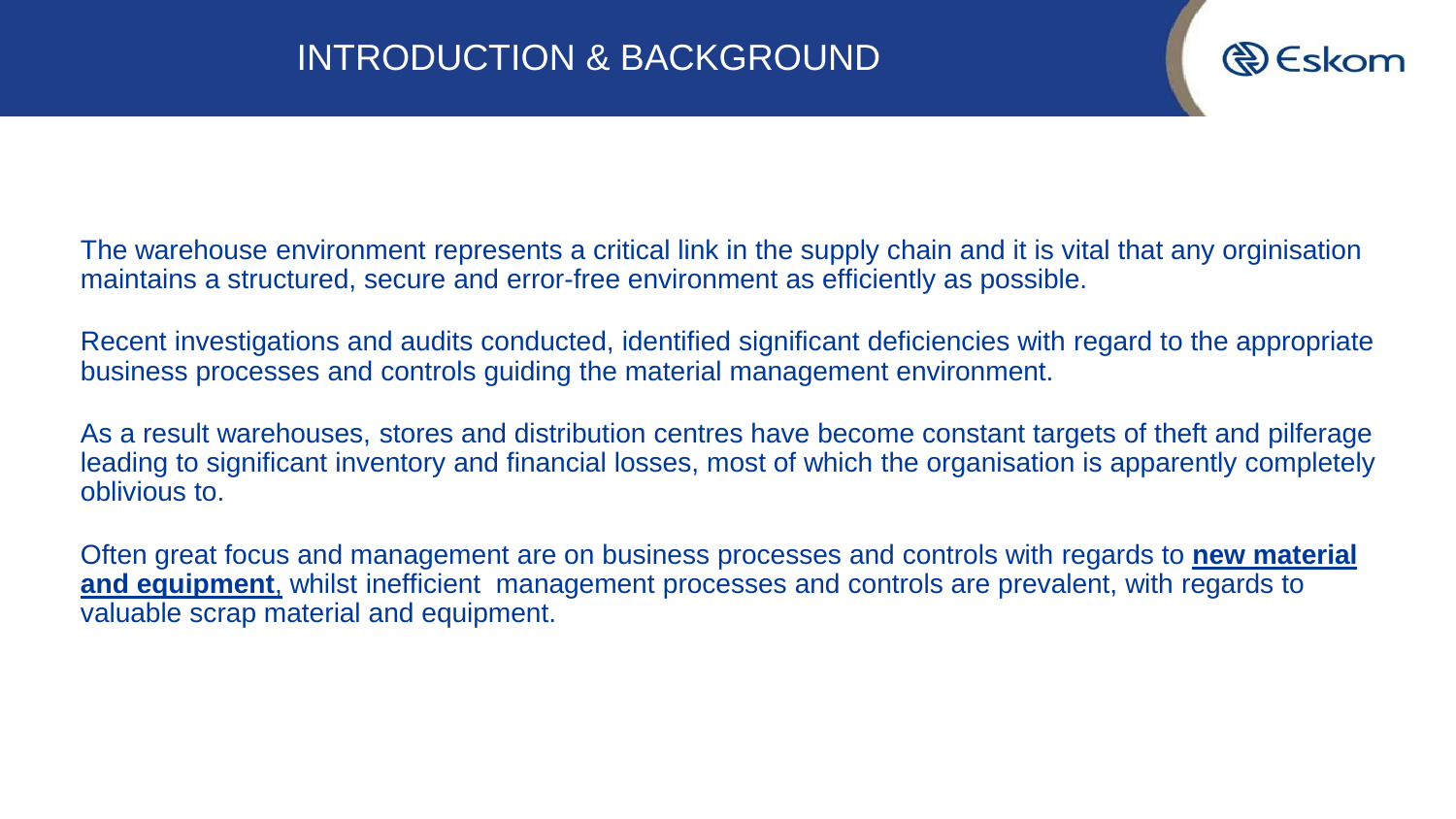# CHALLENGE - PROBLEM STATEMENT

- ❖ With regard to the recent and ongoing investigations by Group Security Investigations (GSI) with reference to network Infrastructure Crime, serious control deficiencies were identified.
- ❖ The amount that the organisation loses annually is unknown but considering the value of stock recovered by GSI during the past year, the losses are significant.
- ❖ To address the problem, greater effort and support is required from all the responsible functionaries across the organisation.
- ❖ As South Africa's economy continues on a downward slide, the potential of increasing losses due to material theft and pilferage spiraling out of control has become a significant risk.
- ❖ An assessment of the Physical security and access controls in the warehouse environment, project Sites, operational and business units, are currently extremely poor.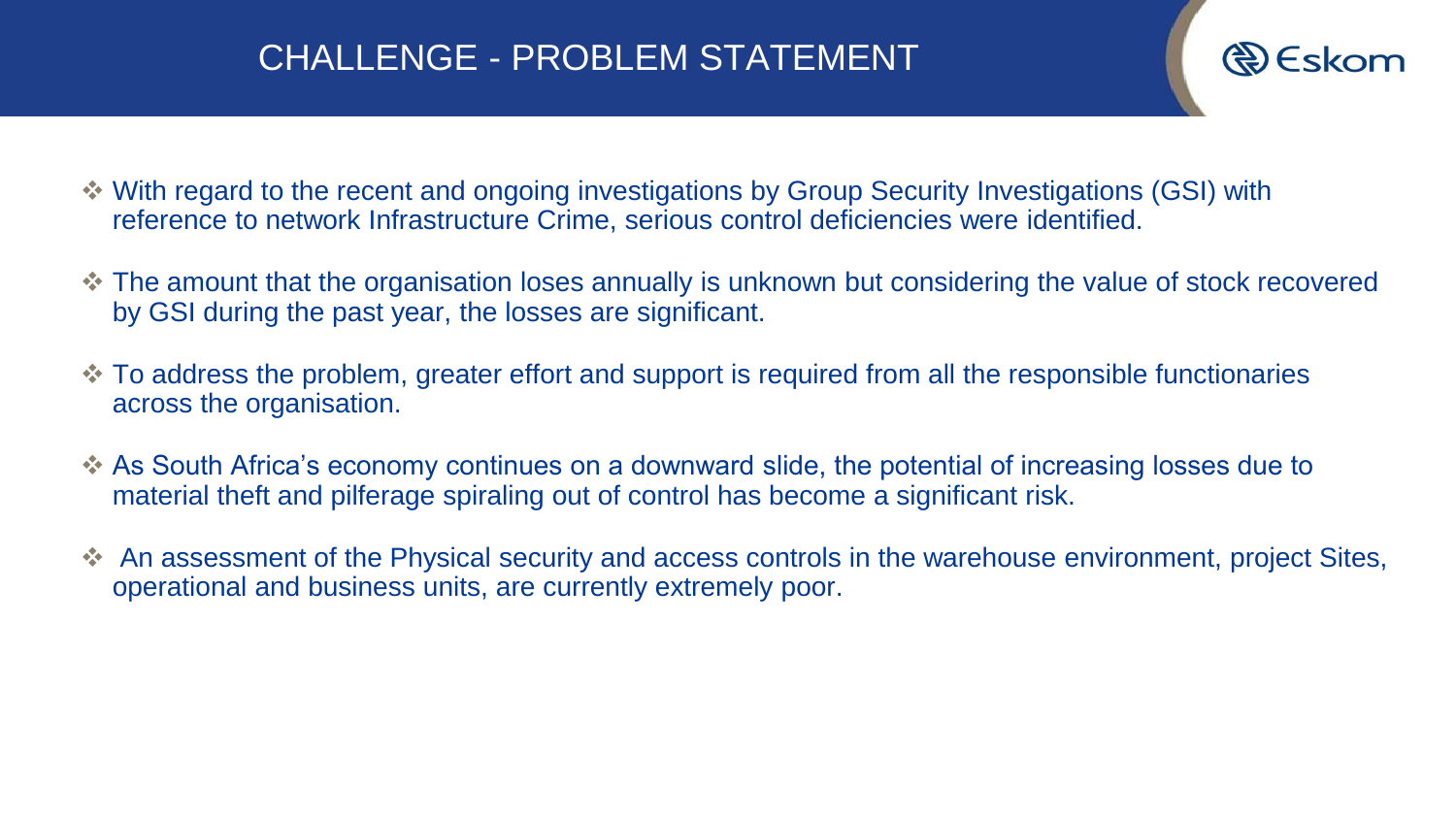

- ❖ Not only is heavy reliance placed on contract security personnel who have no training in identifying the different stock items issued by the facility, but generally they have no technical support in terms of cameras, scanning equipment or even proper gate access to record or track the removal of equipment from the site/facility.
- ❖ The situation is often compounded by the complete absence of store personnel, or in cases where the position has been filled, a lack of training or knowledge by the official of the relevant processes and procedures.
- ❖ The deliberate circumvention of the processes and controls and/or incomplete documentation customarily accompanies these situations rendering any attempt at the reconciliation of stock items fruitless.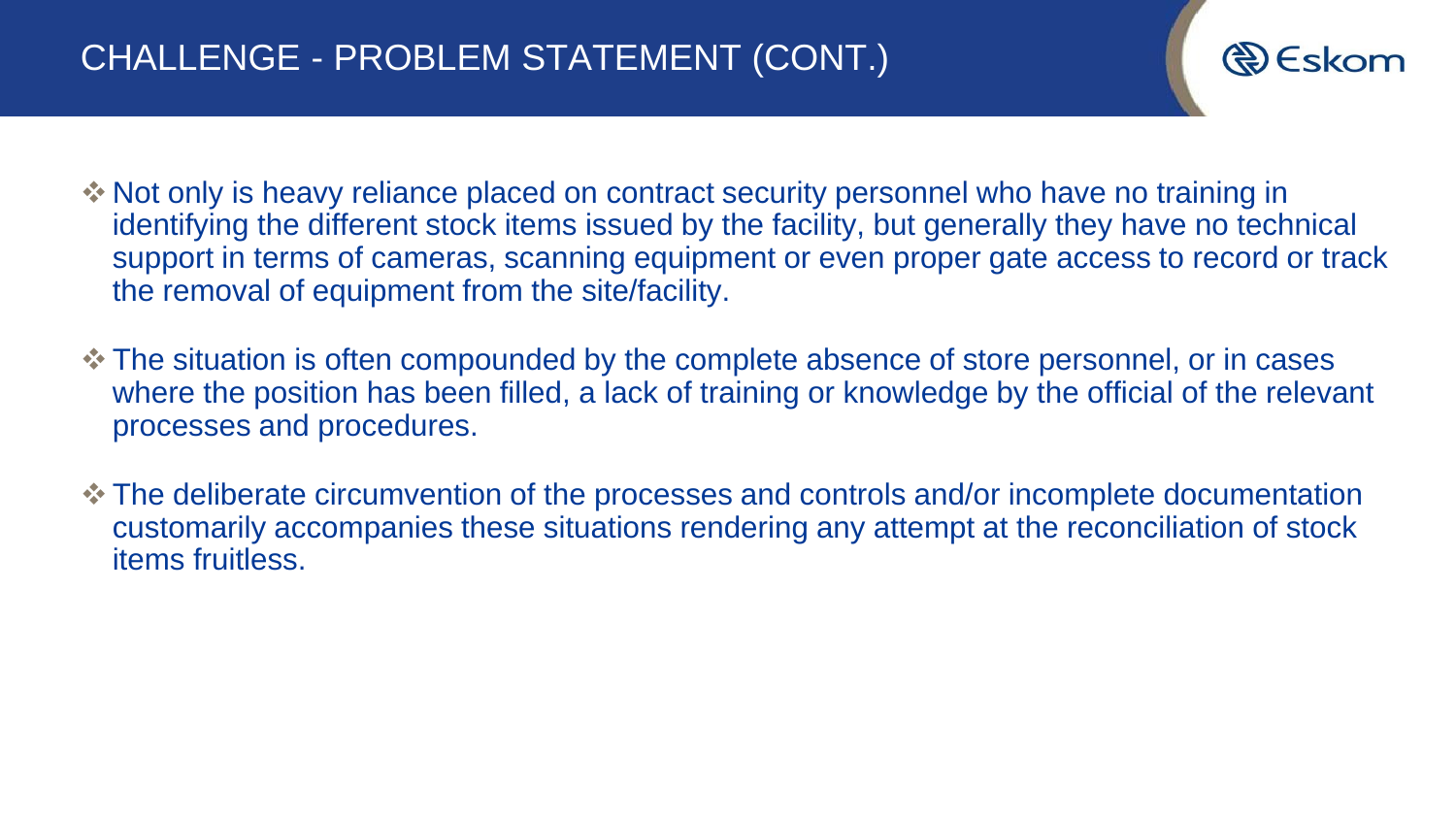# ROOT CAUSES AND CONTROL DIFICIENCIES



### **1. BUSINESS PROCESSES AND CONTROLS**

- The absence of accountability over store items (inventory control) complicated by the lack of properly trained store personnel.
- The lack of proper record keeping to track the movement of new and scrap transformers between RDC`s, CNC`s and MEW`s.
- Ignorance, negligence and obliviousness of supervisory and middle management staff with regards asset management and controls. Furthermore, a general lack of knowledge regarding the efficient use of security measures, staff and resources to assist them in the overall protection of Eskom assets and resources.
- Ineffective application of general project management principles in the movement and securing of material.
- Incomplete and inaccurate capturing of stock data.
- Infrequent and/or ineffective audits of the warehouse environment.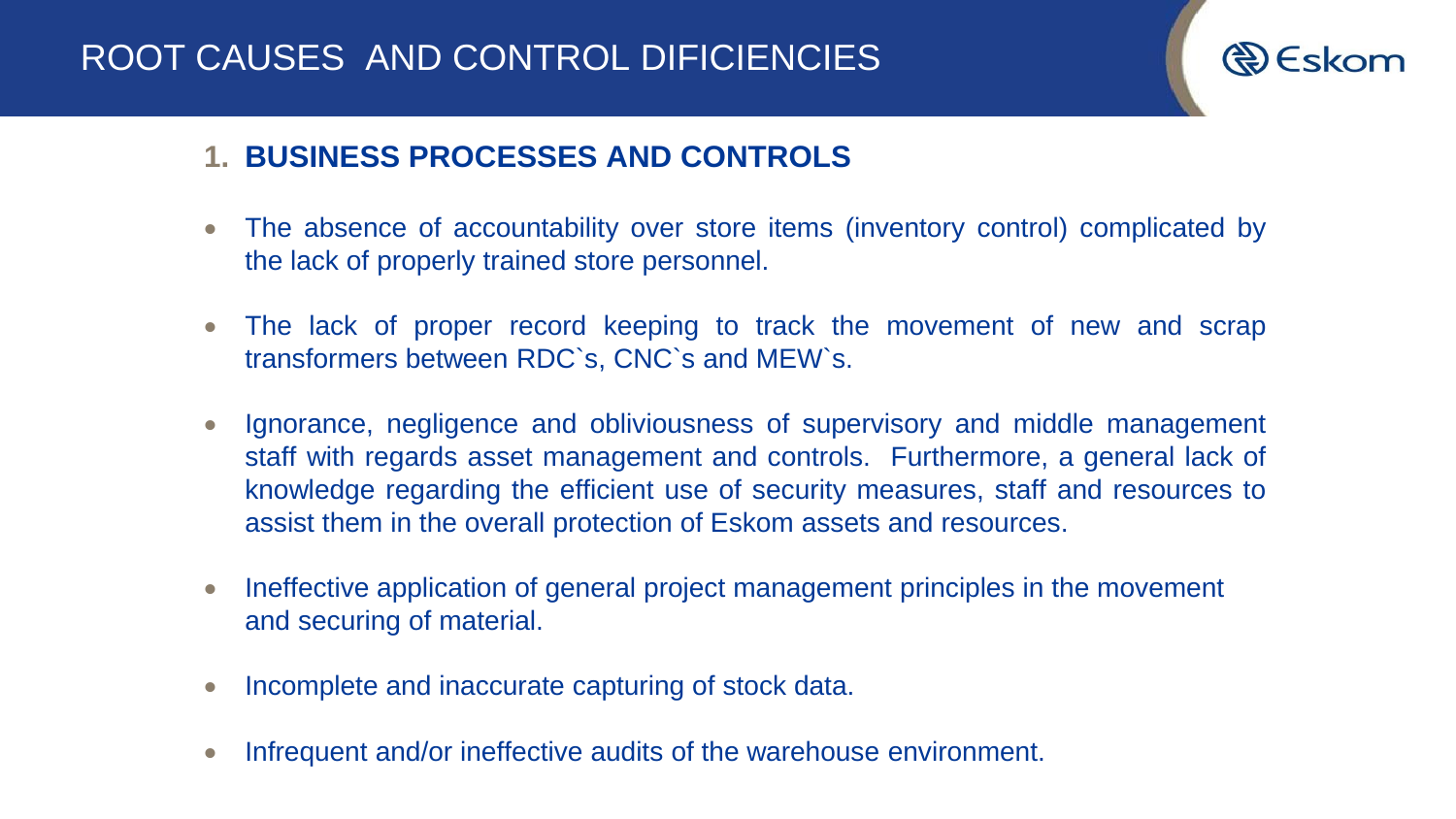#### **2. ASSET DISPOSAL PROCESS**

•Disposal Policy and standard.

•Manual system applied – checks and balances

•Vendor/Contractor database management and the selection criteria and technical evaluation process of vendors specifically for the disposal of scrap transformers.

•Existing subjective invitation and selection process of tenderers, subsequent evaluation process and issuing of contracts to the successful tenderer.

•Inadequate oversight processes dealing with the physical aspects of the asset disposal process including the inadequate document control.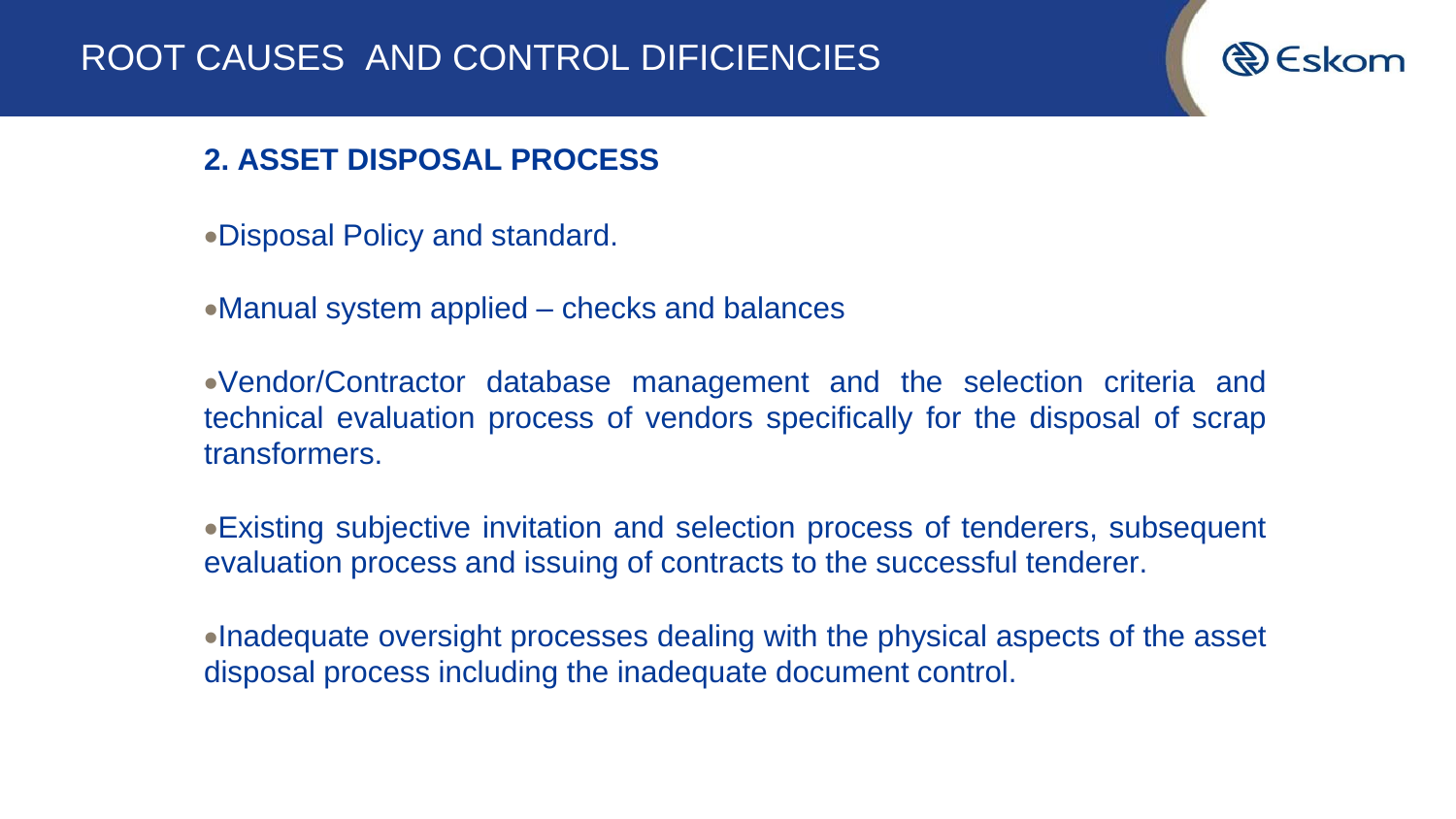### **3. SECURITY MEASURES**

- •Security processes, especially access control do not compliment sound business principles.
- •Security measures are not in line with the prescribed physical security measures (PSD`s) and requirements.
- •Security practices do not support the business processes and controls, specifically with regard to the protection and management of material.
- •Incompetency of security personnel.
- •Poor security contract management.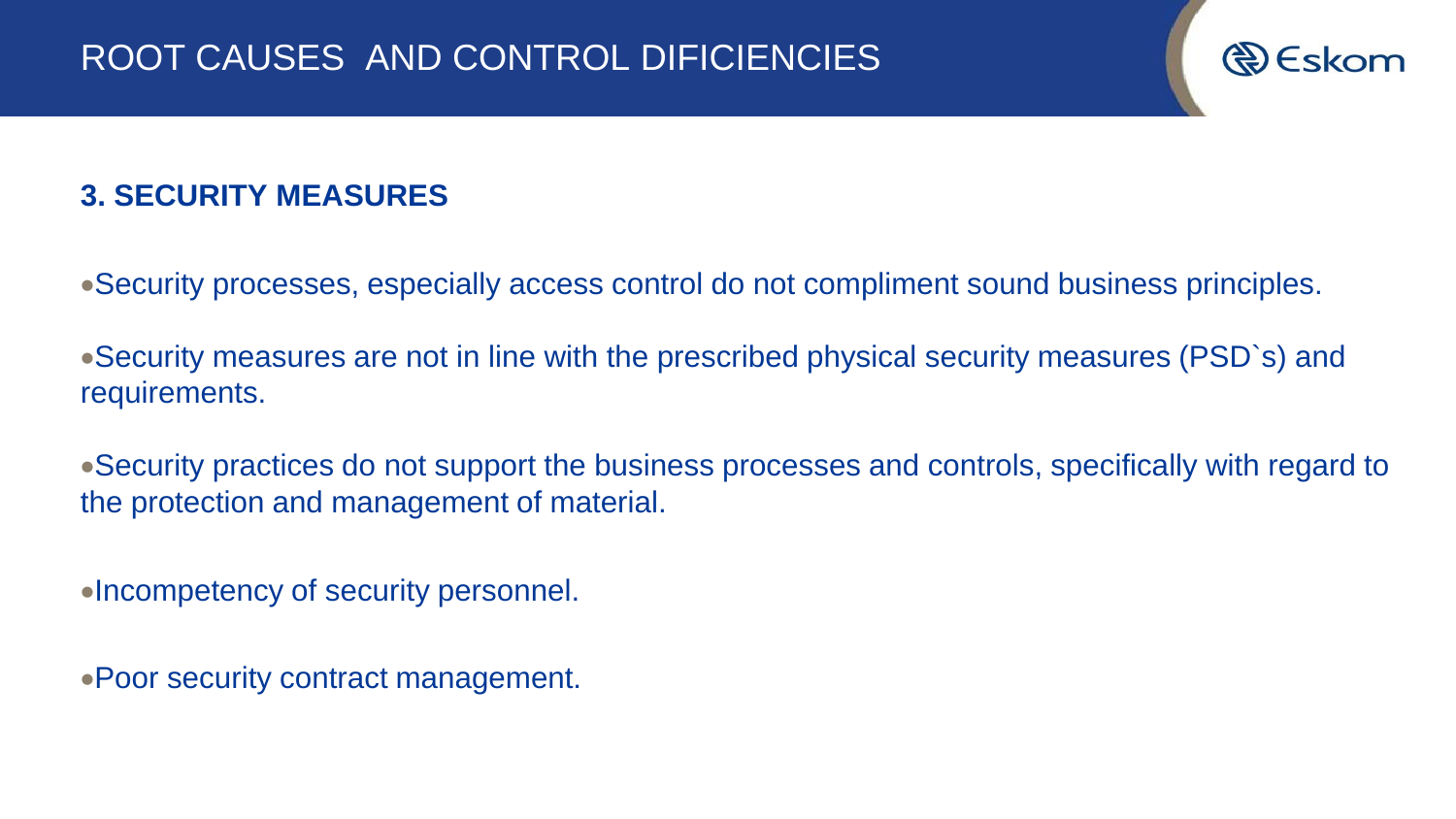



- ➢ Sensitise Senior and middle management.
- ➢ Assessment and Revision on existing policies, Standards and Procedures with regards Asset Disposal and scrap material/equipment controls
- ➢ Reconciliations at completion of electrification projects
- ➢ Staff training and Awareness on all levels
- ➢ Criminal and Civil Litigation
- ➢ Improve Housekeeping
- $\triangleright$  Regular cycle counting of stock